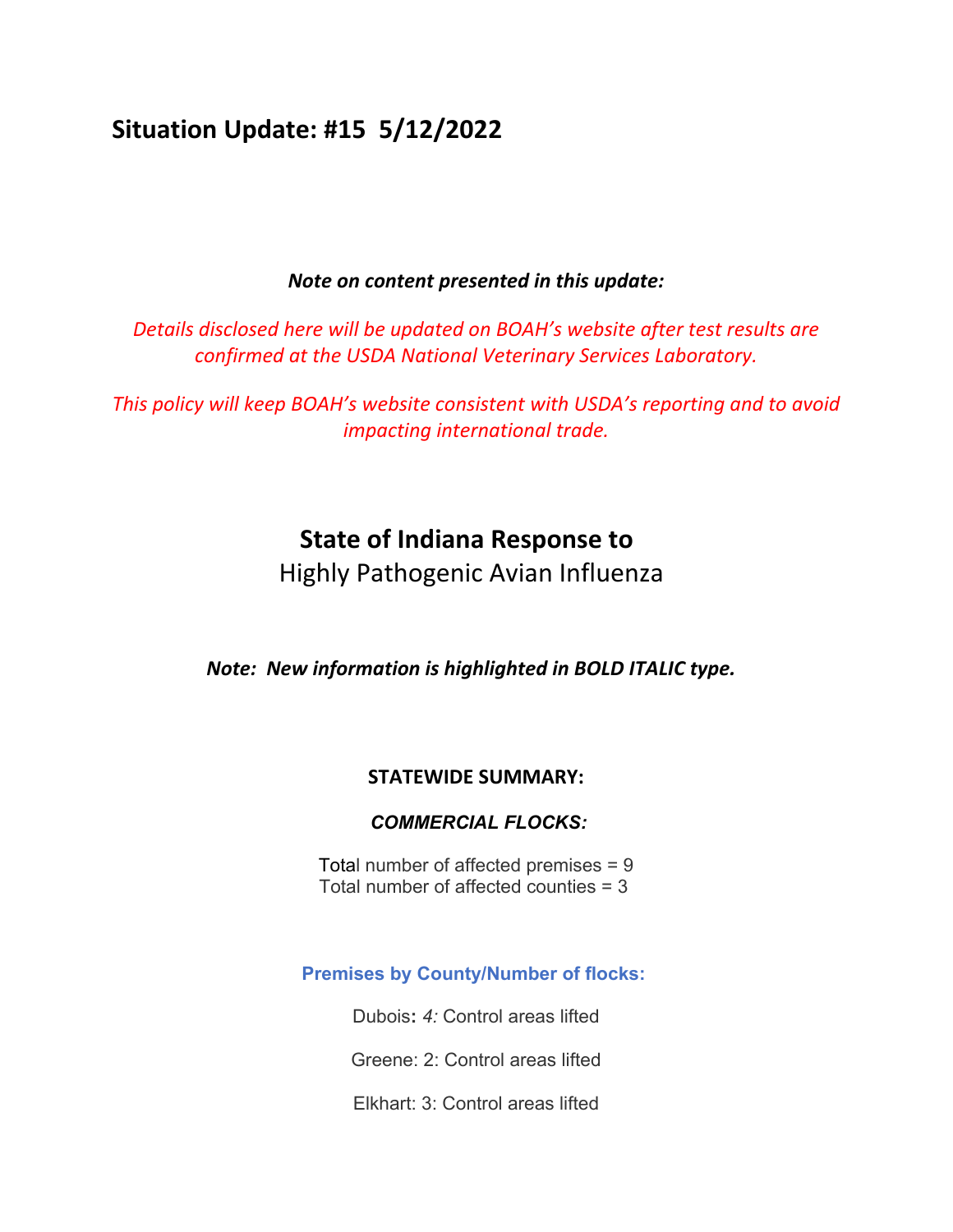**Total number of birds affected in Indiana:** 

Commercial Turkeys: 171,224

Commercial Ducks: 17,179

## *NON-POULTRY FLOCKS*

### *Total number of affected premises = 2*

### *Total number of affected counties = 2*

Johnson: 1

*Allen: 1* 

#### **CURRENT SITUATION**

*On May 12, a small NON POULTRY (aka backyard) flock tested presumptive‐positive for the H5 avian influenza. Samples will be forwarded to the USDA National Veterinary Services Laboratory in Iowa for* confirmation. The flock is located in Allen County (referred to as Allen1). Nearly all of the flock had *died, motivating the owner to call the Healthy Birds Hotline. (NOTE: Under international animal health standards, small, hobby flocks are classified as "non ‐poultry" to distinguish from operations that participate in commerce.)*

*SURVEILLANCE TESTING: Testing of nearby flocks is important to verifying the virus has not spread in the area. A 10k surveillance zone will be established in Allen County to meet surveillance criteria. The affected area contains 18 commercial farms (which are being notified); testing will commence soon.*

*HOBBY/BACKYARD FLOCK SURVEILLANCE: BOAH staff will be reaching out to residents near the Allen* County site to schedule testing of birds to ensure the virus is not present. BOAH has 60 registered hobby flocks in the area. Hobby poultry owners in Allen County should contact BOAH at 317-544-2387 *to schedule testing at no charge.*

*WILD BIRD SURVEILLANCE:* USDA Wildlife Services is assisting with surveillance of wild birds in and near the control areas. Approximately 220 samples from waterfowl, pigeons, European starlings and other species have been tested*.* Positive test results have been identified in a bald eagle, a hawk and a redhead duck collected in Indiana.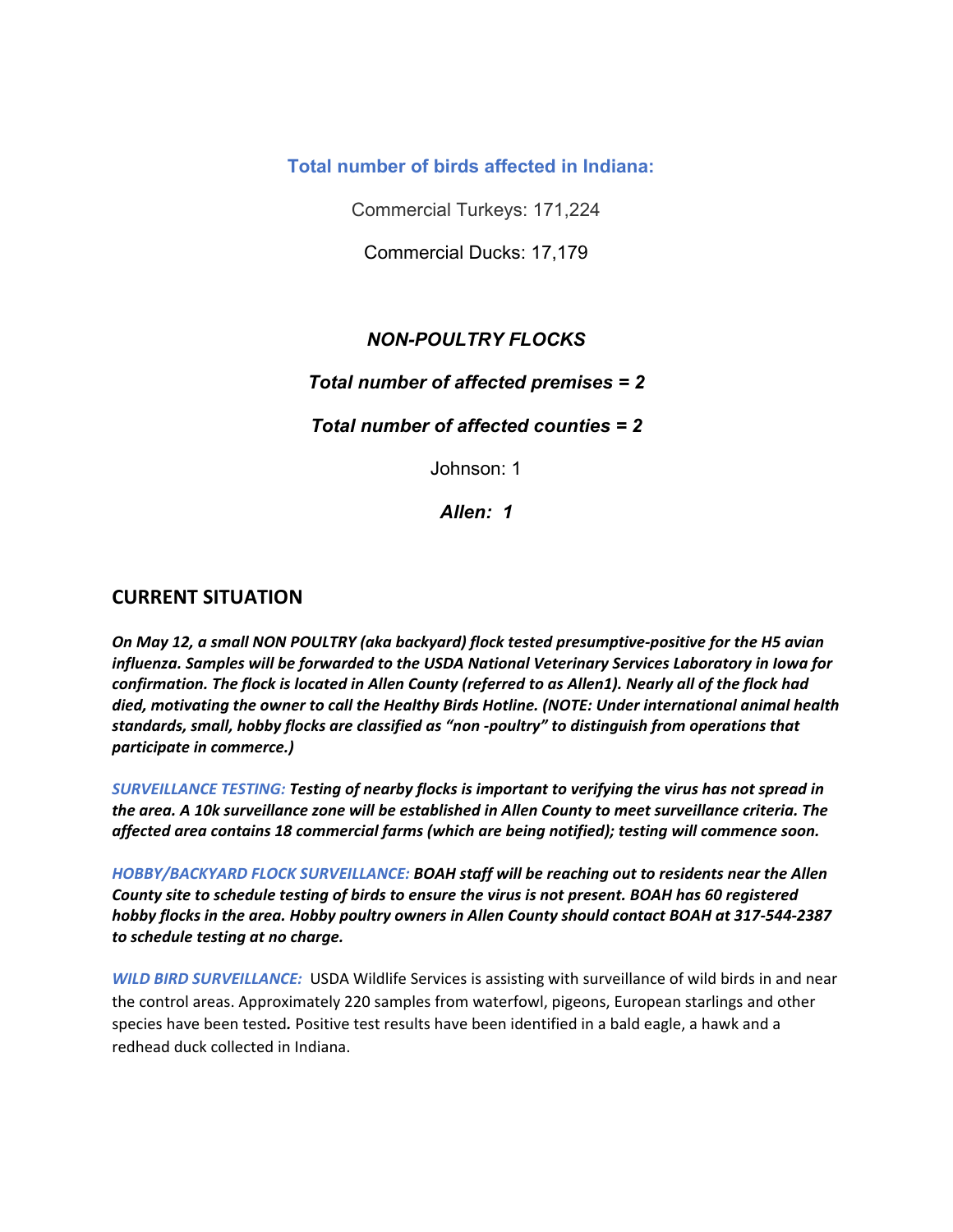*PROGRESS REPORT:* As of May 5, HPAI control areas around the first nine commercial flocks in Indiana have been lifted. This means commercial poultry farms within 10 km of those sites are no longer required to be tested weekly and subject to movement permits for poultry and associated products. Some individual farms remain under quarantine until virus elimination activities are complete.

Control areas can be lifted upon completion of the USDA‐required conditions:

- The last infected premises in the control areas is depopulated and the compost pile has been set (capped)
- No HPAI-positive diagnostics have been identified in the control area for 14 days after the depopulation of the infected premises
- Initial virus elimination activities on the last infected premises are complete (including outside areas of the site, equipment, trucks, and other potential fomites used in the depopulation activities)
- Required surveillance in the control area (commercial and backyard premises) has been completed; no evidence of HPIA infection was found in the control area
- Surveillance requirements for international and bilateral trade are being conducted and may continue.

# **BACKGROUND**

On Feb. 9, 2022, a confirmed case of H5N1 (with a Eurasian H5 goose/Guangdong lineage) highly pathogenic avian influenza (HPAI) was identified in a commercial flock in Dubois County with 29,000 turkeys (known as Dubois 1). This is the first report of HPAI in commercial poultry in the United States since 2020 and the first in Indiana since 2016. The quarantine was released on April 27.

On Feb. 15 laboratory testing of a second commercial flock of turkeys in Dubois County has identified the H5 avian influenza virus (known as Dubois2). Upon confirmation of HPAI, the 26,473 turkeys in the flock were depopulated to prevent the spread of the disease in the area. The quarantine was lifted on April 21.

On Feb. 17, laboratory testing of a commercial flock of turkeys in Greene County has identified the H5 avian influenza virus (known as Greene1). A total of 48,000 turkeys in the flock were depopulated. Control area lifted on March 15; quarantine of site remains intact.

On Feb. 18, laboratory testing identified H5 avian influenza (AI) in a commercial turkey flock in Greene County (known as Greene2). A total of 15,400 turkeys were depopulated. The quarantine was lifted on April 20.

On Feb. 22, laboratory testing identified H5 AI in commercial turkeys in Dubois County (Dubois3) about 2.5 miles west of Dubois1. H5N1 was subsequently confirmed by NVSL on Feb. 24. A total of 35,908 turkeys were depopulated. Control area lifted on March 23; quarantine of site remains intact.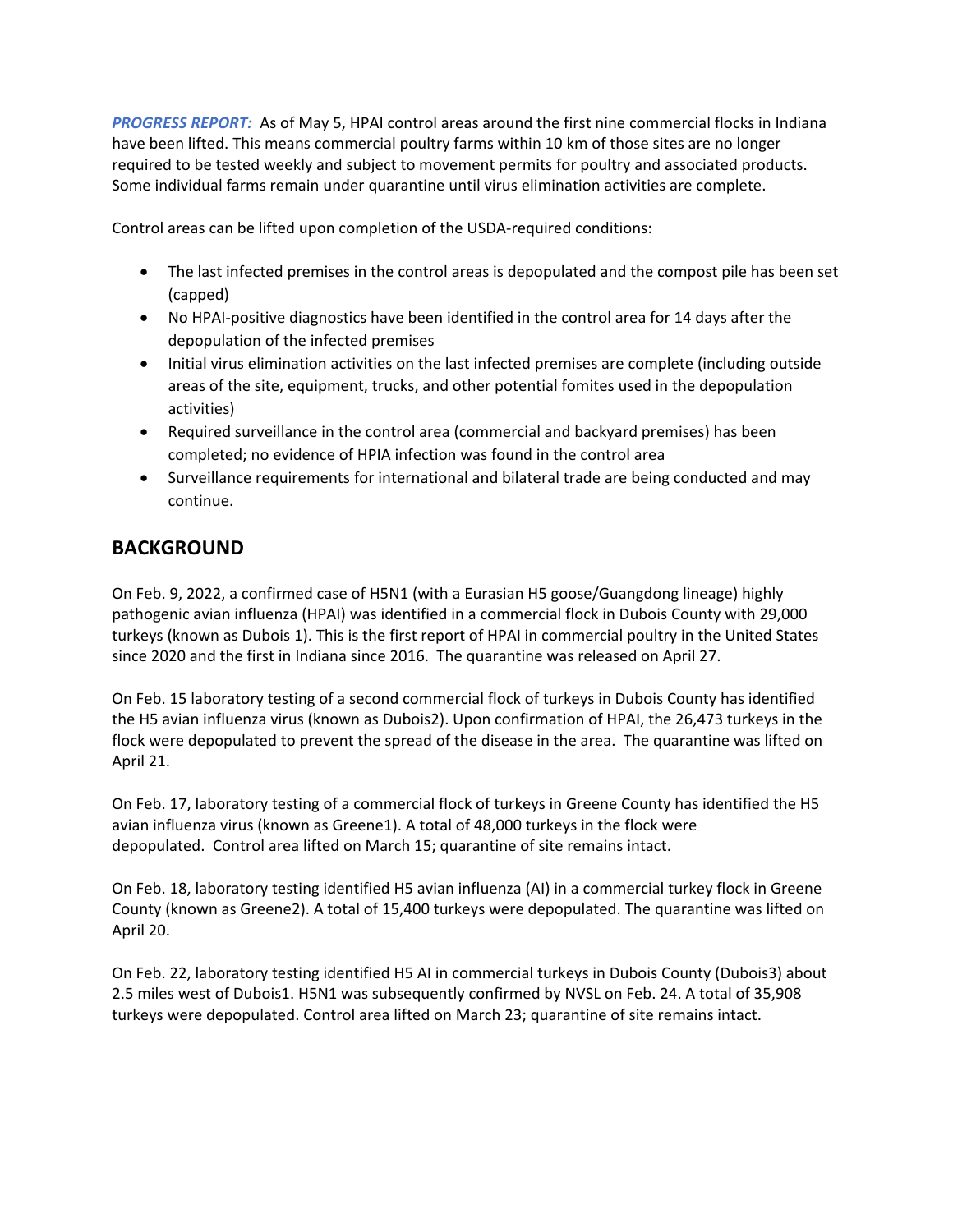On March 1, laboratory testing identified H5 AI in commercial turkeys in Dubois County (Dubois4) about 6/10-mile from Dubois1. Control area lifted on March 23; quarantine of site remains intact.

On April 7, a commercial duck flock in Elkhart County has tested presumptive-positive for the H5N1 avian influenza virus. The flock, known as Elkhart 1, had 4,679 ducks. Control area was lifted on May 5; quarantine of site remains intact.

On April 12, a second commercial duck flock in Elkhart County tested positive for the H5N1 avian influenza virus. The flock, known as Elkhart2, had 6,379 ducks. Control area was lifted on May 5; quarantine of site remains intact.

On April 18, a commercial duck flock in Elkhart County has tested presumptive-positive for the H5N1 avian influenza virus. The flock, known as Elkhart3, has an estimated 6,500 ducks (more information to come as the situation develops). Control area was lifted on May 5; quarantine of site remains intact.

On April 25, a NON POULTRY flock in Johnson County has tested presumptive‐positive for the H5N1 avian influenza virus. This finding is notable as this is the first flock in Johnson County. The small hobby flock comprised of chickens, ducks and peafowl has been depopulated.

### **RESPONSE**

As part of existing avian influenza response plans, federal and state partners are working jointly on additional surveillance and testing in areas around the affected flocks. The United States has the strongest AI surveillance program in the world, and USDA is working with its partners to actively look for the disease in commercial poultry operations, live bird markets and in migratory wild bird populations.

BOAH is working with multiple state and federal partners to respond to this event, including Indiana Department of Health, Indiana Department of Homeland Security, Indiana Department of Natural Resources, Indiana Department of Environmental Management, and USDA Veterinary Services, Wildlife Services and Farm Service Agency.

### **PUBLIC ADVISORIES**

#### *Food Safety*

Avian influenza *does not present a food safety risk*; poultry and eggs are safe to eat. Officials are not aware of any public health significance with this virus. No cases of human infection have been reported. Human health agencies will be monitoring workers and others in contact with birds to monitor for influenza‐like illness.

#### *Animal Health*

Hobby poultry owners are encouraged to be aware of the signs of avian influenza and report illness and/or death to the **USDA Healthy Birds Hotline: 866‐536‐7593**. Callers will be routed to a state or federal veterinarian in Indiana for a case assessment. Dead birds should be double‐bagged and refrigerated for possible testing.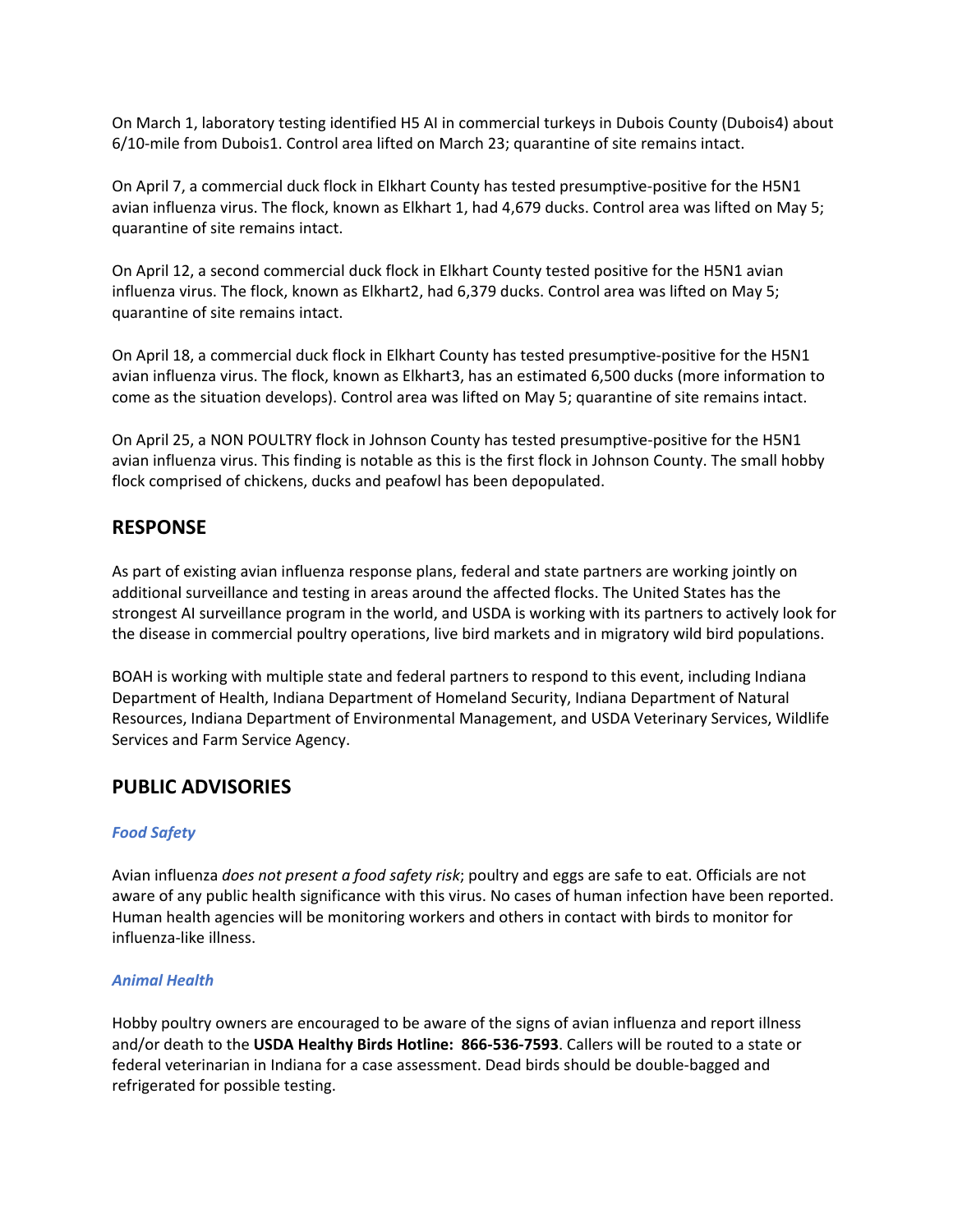Signs include: sudden death without clinical signs; lack of energy or appetite; decreased egg production; soft-shelled or misshapen eggs; swelling or purple discoloration of head, eyelids, comb, hocks; nasal discharge; coughing; sneezing; lack of coordination; and diarrhea. A great resource for backyard bird health information is online at: www.aphis.usda.gov/aphis/ourfocus/animalhealth/animal-diseaseinformation/avian/defend‐the‐flock‐program/dtf‐resources/dtf‐resources.

Situation updates and status reports about ongoing avian influenza activities, along with critical disease‐ related information, will be posted online at: https://www.in.gov/boah/species‐ information/avianbirds/highly-pathogenic-avian-influenza/. Users may subscribe to email and/or text updates on a subscribe link at that page.

#### *Wild Bird Health*

Wild bird species most likely to carry HPAI, waterbirds and raptors, do not typically visit bird feeders.

If people see sick or dead songbirds, Indiana Department of Natural Resources recommends:

- 1. Clean bird feeders by removing all debris and scrubbing them clean (while wearing gloves to prevent Salmonella infection); soak the feeders in a diluted bleach solution no stronger than 1 part bleach to 9 parts water; then rinse and dry feeders completely before adding food.
- 2. Keep bird feeders down until sick birds are no longer seen.
- 3. Once the feeders are back up, monitor the area for additional sick birds.
- 4. Report any additional sick or dead birds through DNR's online sick and dead wildlife reporting system: https://www.in.gov/dnr/fish-and-wildlife/wildlife-resources/wildlife-diseasesinindiana/sick‐or‐dead‐wildlife‐reporting/

More information about avian influenza and wild birds: https://www.in.gov/dnr/fishandwildlife/wildlife-resources/wildlife-diseases-in-indiana/avian-flu-bird-flu/

#### *Human Health*

Recent detections of highly pathogenic avian influenza A H5N1 viruses (H5N1 bird flu) in wild birds and poultry pose a low risk to the health of the general public; however, rare human infections are possible. Human infections are most likely to be rare and happen in people with recreational or occupational exposures involving prolonged, unprotected close contact with infected birds or contaminated environments. CDC is taking routine preparedness measures to be ready in case human infections with these viruses happen. IDOH offers the following guidance documents for poultry growers and emergency responders to protect their health:

- Indiana Department of Health Avian Flu Producer Information
- Indiana Department of Health Avian Flu Post-Exposure Information

The Indiana Department of Health and the local health departments (LHD) have been monitoring people who have been exposed to test-positive birds for signs of influenza-like illness. To date, none had evidence of infection or illness associated with AI virus.

#### *Mental Health*